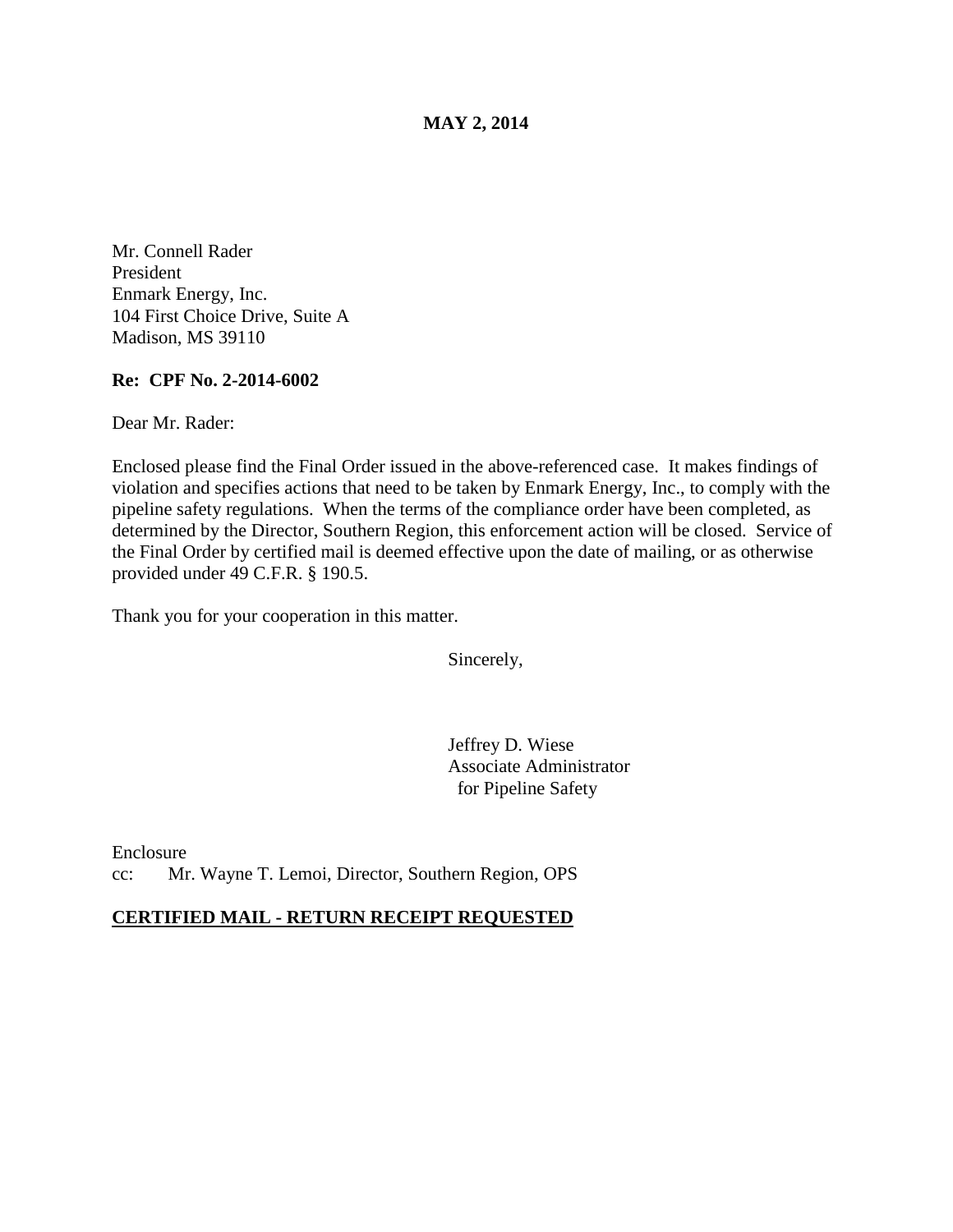# **U.S. DEPARTMENT OF TRANSPORTATION PIPELINE AND HAZARDOUS MATERIALS SAFETY ADMINISTRATION OFFICE OF PIPELINE SAFETY WASHINGTON, D.C. 20590**

 **) In the Matter of ) )** 

**\_\_\_\_\_\_\_\_\_\_\_\_\_\_\_\_\_\_\_\_\_\_\_\_\_\_\_\_\_\_\_\_\_\_\_\_** 

**\_\_\_\_\_\_\_\_\_\_\_\_\_\_\_\_\_\_\_\_\_\_\_\_\_\_\_\_\_\_\_\_\_\_\_\_)** 

**Enmark Energy, Inc.** (2014-6002)  **)** 

**Respondent. )** 

 $\overline{a}$ 

# **FINAL ORDER**

On August 12-15 and 27, 2013, pursuant to 49 U.S.C. § 60117, a representative of the Pipeline and Hazardous Materials Safety Administration (PHMSA), Office of Pipeline Safety (OPS), conducted an on-site pipeline safety inspection of the Enmark Energy, Inc. (Enmark or Respondent) Sandhill and Air Liquide Carbon Dioxide (CO2) pipelines in Madison, Mississippi. The Sandhill pipeline is six inches in diameter and 1.4 miles in length, and the Air Liquide pipeline is composed of six- and eight-inch diameter pipe and is eight miles in length. Both pipelines are fed upstream by Denbury Onshore, LLC (Denbury) and deliver CO2 to the Sandhill and Air Liquide plants.<sup>1</sup> Enmark operates and maintains over one hundred miles of highpressure natural gas and CO2 lines in the State of Mississippi.<sup>2</sup>

As a result of the inspection, the Director, Southern Region, OPS (Director), issued to Respondent, by letter dated January 14, 2014, a Notice of Probable Violation and Proposed Compliance Order (Notice), which also included a warning pursuant to 49 C.F.R. § 190.205. In accordance with 49 C.F.R. § 190.207, the Notice proposed finding that Enmark had committed various violations of 49 C.F.R. Part 195 and proposed ordering Respondent to take certain measures to correct the alleged violations. The warning item required no further action, but warned the operator to correct the probable violation or face possible enforcement action. Enmark responded to the Notice by letter dated February 11, 2014 (Response). Respondent did not contest the allegations of violation and expressed its intent to complete the measures in the proposed compliance order. Respondent did not request a hearing and therefore has waived its right to one.

<sup>&</sup>lt;sup>1</sup> *See* Pipeline Safety Violation Report (Violation Report) (January 14, 2014) (on file with PHMSA), at 1. <sup>2</sup> *See*, http://enmarkenergy.com/About.html, last accessed March 3, 2014.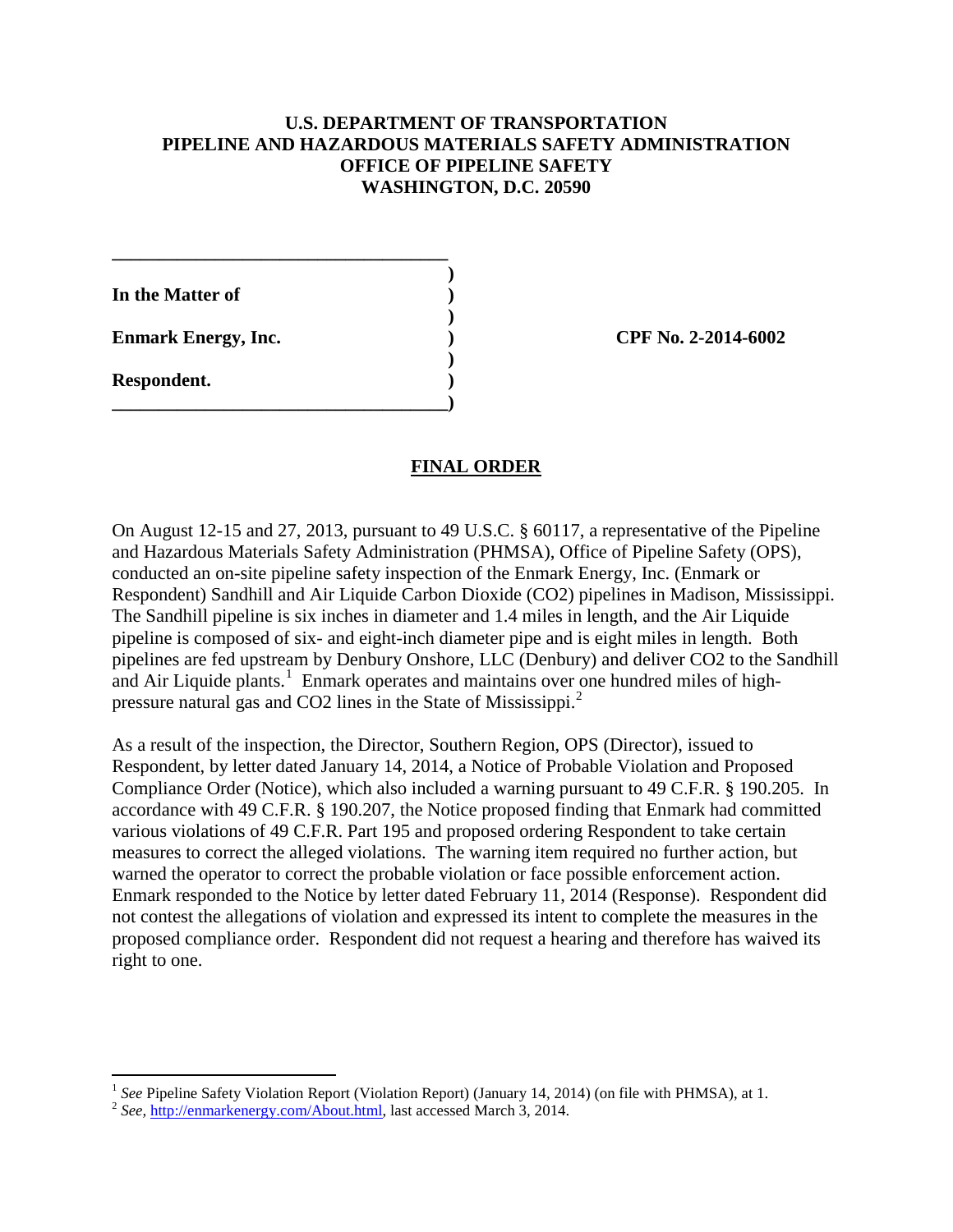### **FINDINGS OF VIOLATION**

In its Response, Enmark did not contest the allegations in the Notice that it violated 49 C.F.R. Part 195, as follows:

**Item 1:** The Notice alleged that Respondent violated 49 C.F.R. § 195.406(b), which states:

### **§ 195.406 Maximum operating pressure.**

(a) …

(b) No operator may permit the pressure in a pipeline during surges or other variations from normal operations to exceed 110 percent of the operating pressure limit established under paragraph (a) of this section. Each operator must provide adequate controls and protective equipment to control the pressure within this limit.

The Notice alleged that Respondent violated 49 C.F.R. § 195.406(b) by failing to provide adequate controls and protective equipment to control the pressure in its pipelines from exceeding 110 percent of the established maximum operating pressure (MOP) during surges or other variations from normal operations. Specifically, the Notice alleged that Enmark did not control the valves and equipment needed to ensure that the Sandhill and Air Liquide lines did not exceed the 110 percent as set forth in the regulation above. During the inspection, Enmark acknowledged that the pressure of the pipelines was controlled by the upstream operator, Denbury. Enmark was unable to demonstrate that appropriate procedures, personnel qualifications, and recordkeeping had been undertaken by Denbury on behalf of Enmark that satisfied Enmark's responsibilities concerning the use of adequate controls and protective equipment necessary to control the pipeline pressures on its Sandhill and Air Liquide lines.<sup>3</sup> Respondent did not contest this allegation of violation. Accordingly, based upon a review of all of the evidence, I find that Respondent violated 49 C.F.R. § 195.406(b) by failing to provide adequate controls and protective equipment to control the pressure of the Sandhill and Air Liquide pipelines from exceeding 110 percent of the operating pressure.

**Item 3:** The Notice alleged that Respondent violated 49 C.F.R. § 195.420(a), which states:

#### **§ 195.420 Valve maintenance.**

 $\overline{a}$ 

(a) Each operator shall maintain each valve that is necessary for safe operation of its pipeline systems in good working order at all times….

The Notice alleged that Respondent violated 49 C.F.R. § 195.420(a) by failing to maintain each valve necessary to operate its pipelines. Specifically, the Notice alleged that Enmark failed to provide any information showing that it had maintained the block valves at the upstream and downstream ends of the Sandhill or Air Liquide pipelines necessary for their safe operation. While the valves necessary to maintain safe operation of its pipelines may be controlled by other entities, Enmark was again unable to provide any documentation that those entities were in fact taking those necessary steps to maintain the valves or had agreed to maintain those valves, in accordance with the regulation. Respondent did not contest this allegation of violation.

 $3$  There was not even a written agreement between Denbury and Enmark concerning any division of responsibilities.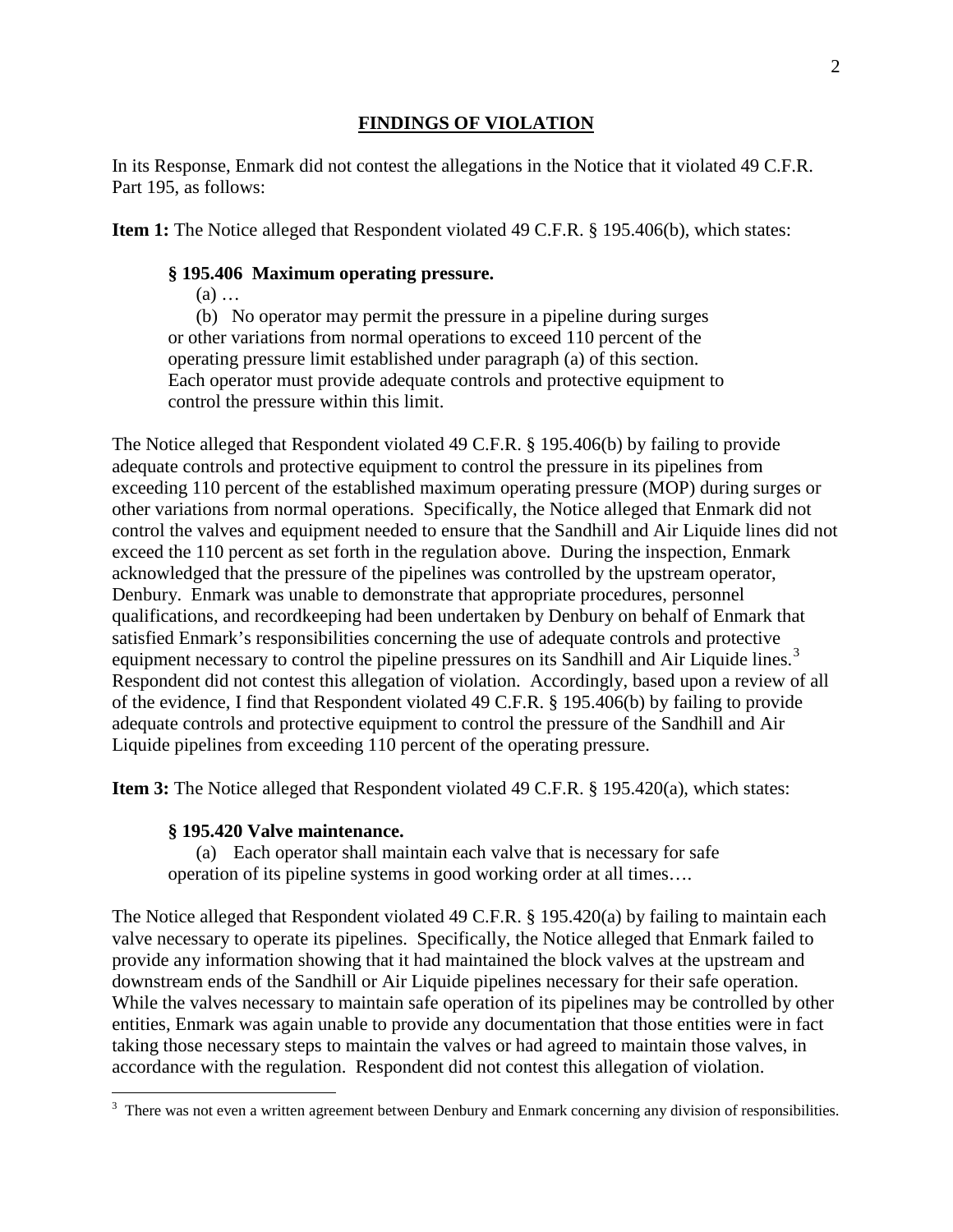Accordingly, based upon a review of all of the evidence, I find that Respondent violated 49 C.F.R. § 195.420(a) by failing to maintain each valve necessary for the safe operation of its Sandhill and Air Liquide pipeline systems.

**Item 4:** The Notice alleged that Respondent violated 49 C.F.R. § 195.452(i)(3), which states:

### **§ 195.452 Pipeline integrity management in high consequence areas.**

(a) …

(i) *What preventive and mitigative measures must an operator take to protect the high consequence area?*

 $(1)$  ...

(3) *Leak detection*. An operator must have a means to detect leaks on its pipeline system. An operator must evaluate the capability of its leak detection means and modify, as necessary, to protect the high consequence area. An operator's evaluation must, at least, consider the following factors – length and size of the pipeline, type of product carried, the pipeline's proximity to the high consequence area, the swiftness of leak detection, location of nearest response personnel, leak history, and risk assessment results.

The Notice alleged that Respondent violated 49 C.F.R. § 195.452(i)(3) by failing to have a means to detect leaks on its Air Liquide pipeline system to protect high consequence areas (HCA). Specifically, the Notice alleged that although Enmark's written integrity management program procedures indicate that it has a continuously operating condition monitoring program in place, it relied on Denbury to monitor the Air Liquide pipeline. When asked to demonstrate how Enmark could know whether this monitoring was being carried out by Denbury in a manner that met Enmark's regulatory obligations, Respondent was unable to produce any records of oversight by Enmark or even copies of written agreements between Enmark and Denbury. Therefore, Enmark was unable to show that it was properly monitoring the Air Liquide pipeline system. Respondent did not contest this allegation of violation. Accordingly, based upon a review of all of the evidence, I find that Respondent violated 49 C.F.R. § 195.452(i)(3) by failing to have a means to detect leaks on its Air Liquide pipeline system to protect HCAs, or proof that it had an agreement with others to actively monitor its Air Liquide pipeline, in accordance with the regulations.

**Item 5:** The Notice alleged that Respondent violated 49 C.F.R. § 195.452(l), which states in relevant part:

#### **§ 195.452 Pipeline integrity management in high consequence areas.**

(a) …

(l) An operator must maintain for review during an inspection:

 $(i)$  ...

(ii) Documents to support the decisions and analyses, including any modifications, justifications, variances, deviations and determinations made, and actions taken, to implement and evaluate each element of the integrity management program listed in paragraph (f) of this section.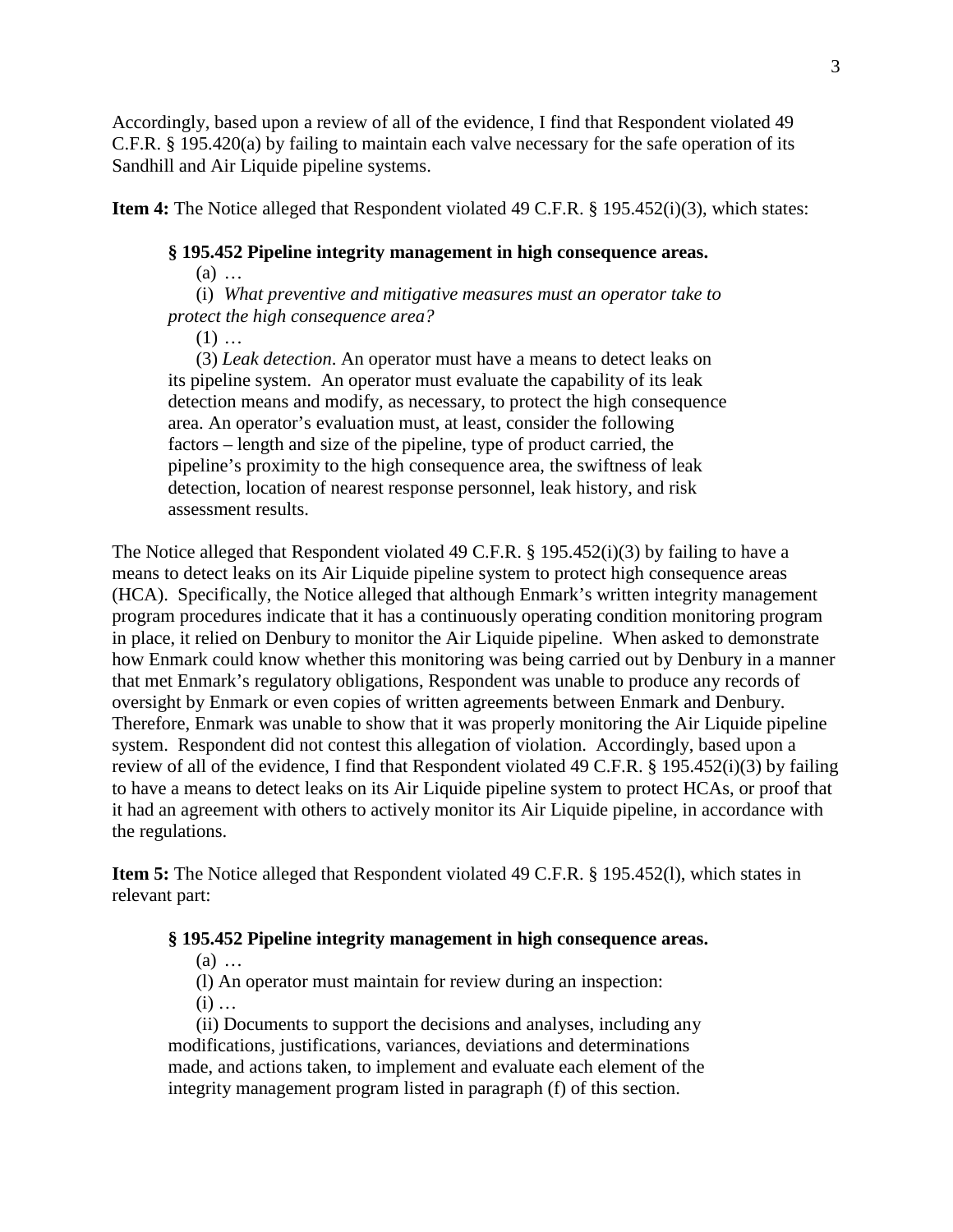The Notice alleged that Respondent violated 49 C.F.R. § 195.452(l) by failing to maintain records required to supports its Integrity Management Program (IMP) decisions and analyses. Specifically, the Notice alleged that while Enmark's IMP Section 4 indicated that Enmark adopted the previous owner's dispersion model results, those results were not available for review during PHMSA's inspection. Respondent did not contest this allegation of violation. Accordingly, based upon a review of all of the evidence, I find that Respondent violated 49 C.F.R. § 195.452(l) by failing to maintain records required to supports its Integrity Management Program (IMP) decisions and analyses.

**Item 6:** The Notice alleged that Respondent violated 49 C.F.R. § 195.505, which states in relevant part:

#### **§ 195.505 Qualification program.**

Each operator shall have and follow a written qualification program. The program shall include provisions to:

(a) Identify covered tasks;

(b) Ensure through evaluation that individuals performing covered tasks are qualified;

 $(c)$  ...

The Notice alleged that Respondent violated 49 C.F.R. § 195.505 by failing to identify certain Operator Qualification (OQ) covered tasks on its pipelines and did not ensure through evaluation that individuals performing covered tasks were qualified. Specifically, the Notice alleged that Enmark had not determined what covered tasks performed by Denbury would affect the operation and safe shutdown of its Sandhill and Air Liquide pipelines. Additionally, Enmark had not, through evaluation, ensured that personnel performing covered tasks were qualified in accordance with the requirements of the Enmark OQ program. Respondent did not contest this allegation of violation. Accordingly, based upon a review of all of the evidence, I find that Respondent violated 49 C.F.R. § 195.505 by failing to identify certain OQ covered tasks and did not ensure through evaluation that individuals performing covered tasks are qualified.

**Item 7:** The Notice alleged that Respondent violated 49 C.F.R. § 195.505(c), which states:

#### **§ 195.505 Qualification program.**

Each operator shall have and follow a written qualification program.

The program shall include provisions to:

(a)…

(c) Allow individuals that are not qualified pursuant to this subpart to perform a covered task if directed and observed by an individual that is qualified;

The Notice alleged that Respondent violated 49 C.F.R. § 195.505(c) by failing to include sufficient provisions in its written OQ program for allowing individuals that were not qualified to perform OQ covered tasks. Specifically, the Notice alleged that despite Enmark's OQP *Section 11 and 12* which discuss who is responsible for limiting the number of non-qualified individuals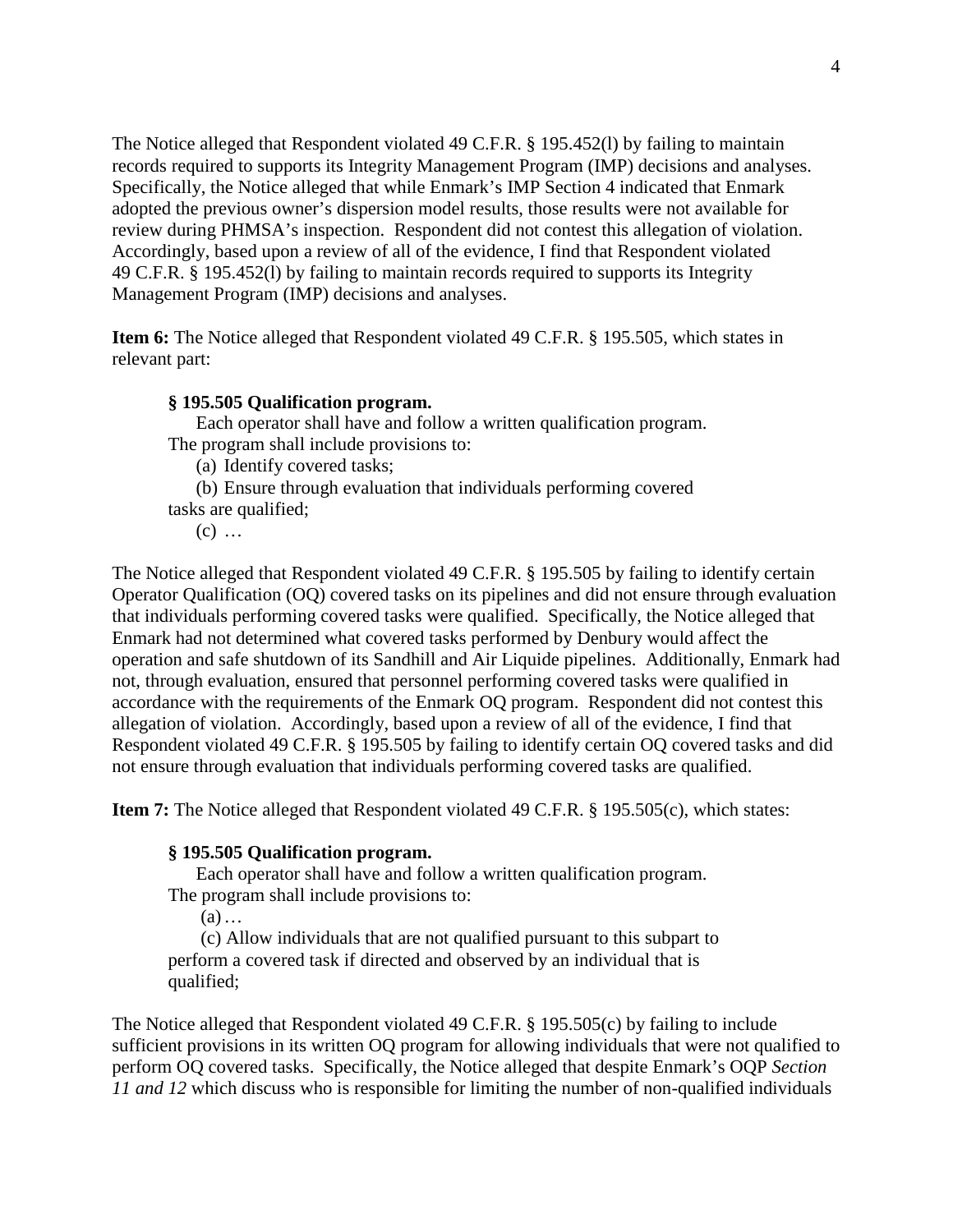from performing OQ tasks, the program failed to provide any span of control ratios or indicate what was or was not acceptable to Enmark. Respondent did not contest this allegation of violation. Accordingly, based upon a review of all of the evidence, I find that Respondent violated 49 C.F.R. § 195.505(c) by not adequately addressing the process of allowing individuals that were not qualified to perform an OQ for covered tasks.

These findings of violation will be considered prior offenses in any subsequent enforcement action taken against Respondent.

#### **COMPLIANCE ORDER**

The Notice proposed a compliance order with respect to Items 1, 3, 4, 5, 6, and 7 in the Notice for violations of 49 C.F.R. §195. Under 49 U.S.C. § 60118(a), each person who engages in the transportation of hazardous liquids or who owns or operates a pipeline facility is required to comply with the applicable safety standards established under chapter 601. Pursuant to the authority of 49 U.S.C. § 60118(b) and 49 C.F.R. § 190.217, Respondent is ordered to take the following actions to ensure compliance with the pipeline safety regulations applicable to its operations:

1. With respect to the violation of § 195.406(b) (**Item 1**), Respondent must **either** provide adequate controls and protective equipment to control the pressures in its Sandhill and Air Liquide pipelines such that it will not exceed 110 percent of the pressure limit established under §195.406(a) during surges or other variations from normal operations; **or**

If Enmark continues to rely on Denbury, Air Liquide, and/or Sandhill to provide controls and protective equipment to control the pressure in its pipelines, then Enmark must:

i. Develop and implement a written formal agreement between Enmark and Denbury concerning the adequate control and protective equipment necessary to control the pressure in its Air Liquide and Sandhill pipelines such that it will not exceed 110 percent of the operating pressure limit established under §195.406 during stages or variations from normal operations.

ii. Develop and implement a written formal agreement between Enmark and Denbury concerning the adequate control and protective equipment necessary to control the pressure in the Air Liquide pipeline such that it will not exceed 110 percent of the operating pressure limit established under §195.406 during surges or other variations from normal operations.

iii. Develop and implement a written formal agreement between Enmark and Sandhill concerning the adequate control and protective equipment necessary to control the pressure in the Sandhill pipeline such that it will not exceed 110 percent of the operating pressure limit established under §195.406 during surges or other variations from normal operations.

iv. Modify its written operations and maintenance (O&M) procedures, as necessary, to ensure the agreements in Items 1i, 1ii, and 1iii above, are properly developed and implemented.

v. Complete the actions required in Item 5 to ensure that any Denbury, Air Liquide, and/or Sandhill personnel performing covered tasks on or affecting Enmark's pipelines are properly qualified.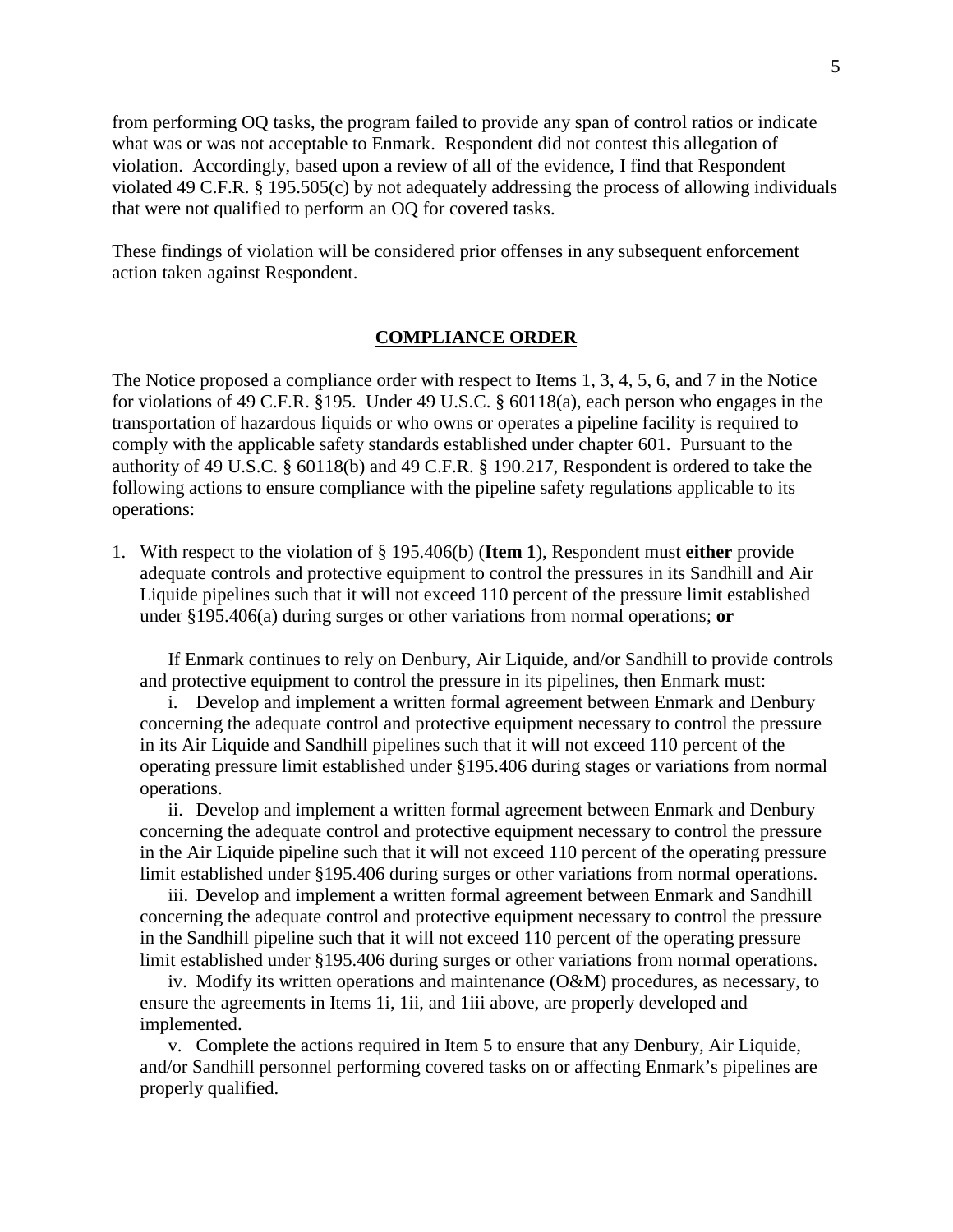vi. Collect and maintain records, as required, to demonstrate compliance with the modified O&M procedures and written agreement.

2. With respect to the violation of § 195.420(a) (**Item 3**), Respondent must **either** provide adequate valves to allow safe operation of its Sandhill and Air Liquide pipelines and maintain each valve in good working order at all times; **or**

If Enmark continues to rely on Denbury, Air Liquide, and/or Sandhill to provide and maintain valves necessary for the safe operation of its pipelines then Enmark must:

i. Develop and implement a written agreement between Enmark and Denbury concerning the maintenance on the Denbury pipeline system of valves that are required to block-in the upstream end of Enmark's Sandhill pipeline.

ii. Develop and implement a written agreement between Enmark and Sandhill concerning the maintenance of valve(s) at the Sandhill facility that are required to block-in the downstream end of Enmark's Sandhill pipeline.

iii. Develop and implement a written agreement between Enmark and Air Liquide concerning the maintenance of valve(s) at the Air Liquide facility that are required to blockin the downstream end of Enmark's Air Liquide pipeline.

iv. Modify its written O&M procedures, and its Operator Qualification Program (OQP), as necessary, to ensure the agreements in Items 2i, 2ii, 2iii above are properly developed and implemented.

v. Complete the actions required in Item 5 to ensure that any Denbury, Air Liquide, and/or Sandhill personnel performing covered tasks on or affecting Enmark's pipelines are properly qualified.

vi. Collect and maintain, as required, records to demonstrate compliance with the modified O&M procedures and written agreement.

3. With respect to the violation of § 195.452(i)(3) (**Item 4**), Respondent must **either** provide a means to continuously monitor and detect leaks on its Air Liquide pipeline system; **or**

If Enmark continues to rely on Denbury, Air Liquide, and/or Sandhill to provide and maintain valves necessary for the safe operation of its pipelines then Enmark must:

i. Develop and implement a written agreement between Enmark and Denbury, and/or Enmark and Air Liquide to provide a means to continuously monitor and detect leaks on the Air Liquide pipeline;

ii. Modify its written O&M procedures, and OQP, as necessary, to ensure the agreement(s) in Item 3a above is/are properly developed and implemented; and

iii. Collect and maintain, as required, records to demonstrate compliance with the modified O&M procedures, OQP and the written agreement.

4. With respect to the violation of § 195.452(l) (**Item 5**), Respondent must maintain for review during an inspection records required to support its IMP; Enmark must also create or gather records to fully support its IMP and make such records available to PHMSA inspectors at the time of inspection.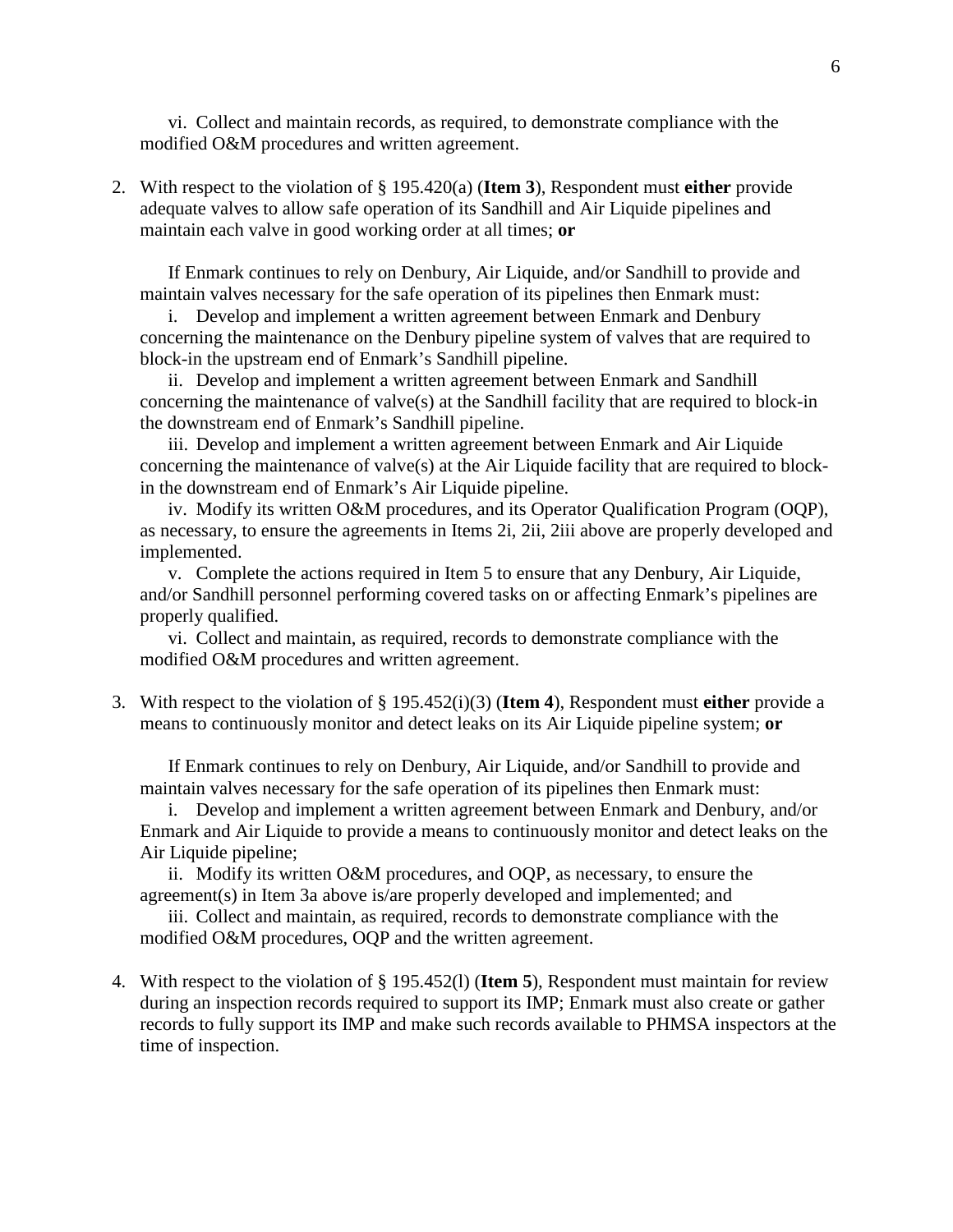5. With respect to the violation of § 195.505 (**Item 6**), Respondent must properly and thoroughly identify all OQ covered tasks on its Sandhill and Air Liquide pipelines;

i. Ensure through evaluation that individuals performing OQ covered tasks on its Sandhill and Air Liquide pipelines are qualified under its OQP; and

ii. Collect and maintain, as required, records to demonstrate compliance with its OQP and to demonstrate compliance with this Order.

- 6. With respect to the violation of § 195.505(c) (**Item 7)**, Respondent must specify in its OQP what is an acceptable span of control while covered tasks are being performed.
- 7. Enmark must complete the above Items within the following time requirements:

i. Within 60 days of receipt of the Final Order Enmark must complete the requirements of Item 4 and 6 above and make available to PHMSA inspection records and documentation showing the completion of Item 4.

ii. Within 90 days of receipt of the Final Order, Enmark must provide written documentation confirming the completion of Items 4 and 6 above to the Director, Officer of Pipeline Safety, PHMSA Southern Region.

iii. Within 90 days of receipt of the Final Order, Enmark must complete the requirements of Items 1, 3, and 5 above.

iv. Within 120 days of receipt of the Final Order, Enmark must provide written notification to the Director, Office of Pipeline Safety, PHMSA Southern Region, confirming the completion of Item 1, 3, and 5 above and make available for PHMSA inspection all records and documentation showing the completion of Items 1, 3 and 5.

8. It is requested (not mandated) that Enmark Energy, Inc. maintain documentation of the safety improvement costs associated with fulfilling this Compliance Order and submit the total to Mr. Wayne T. Lemoi, Director, Southern Region, Pipeline and Hazardous Materials Safety Administration. It is requested that these costs be reported in two categories: 1) total costs associated with preparation/revision of plans, procedures, studies and analysis, and 2) total cost associated with replacements, additions and other changes to pipeline infrastructure.

The Director may grant an extension of time to comply with any of the required items upon a written request timely submitted by the Respondent and demonstrating good cause for an extension.

Failure to comply with this Order may result in the administrative assessment of civil penalties not to exceed \$200,000 for each violation for each day the violation continues or in referral to the Attorney General for appropriate relief in a district court of the United States.

# **WARNING ITEM**

With respect to Item 2 the Notice alleged probable violations of Part 195 but did not propose a civil penalty or compliance order for this item. Therefore, this is considered to be a warning item. The warning was for: